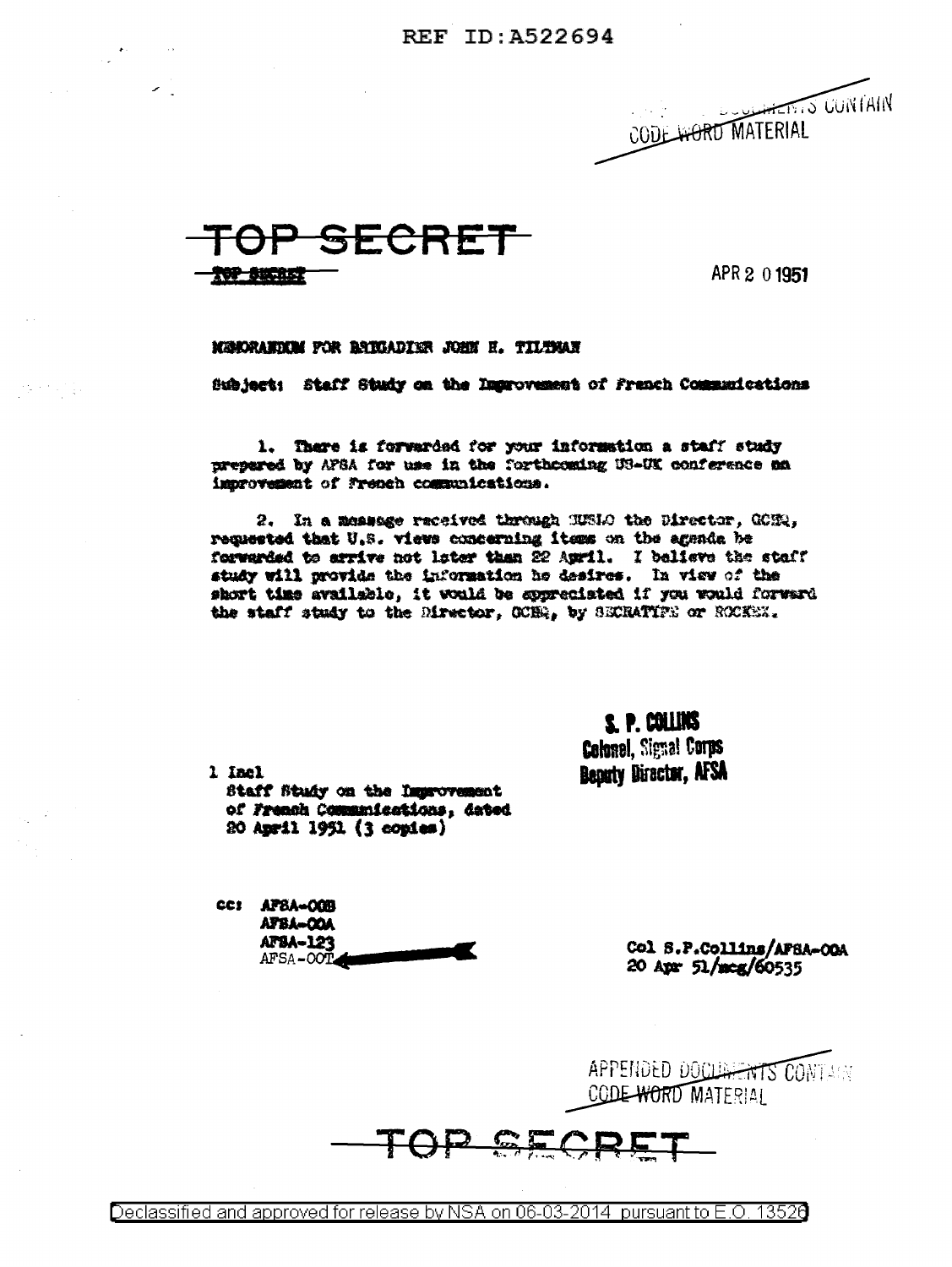## **EEPIPE**

#### **DRAFT**

#### STAFF STUDY ON THE IMPROVEMENT OF FRENCH COMMUNICATIONS

#### THE PROBLEM

1. In preparation for a US-UK conference on the subject, to examine present French cryptographic systems and procedures, and to formulate a U.S. plan for improvement of the security thereof.

#### FACTS BEARING ON THE PROBLEM AND DISCUSSION

2. See Enclosure "B."

#### CONCLUSIONS

#### 3. It is concluded that:

 $\underline{\mathbf{b}}$ . The present French cryptographic organizations do not possess the necessary cryptanalytic appreciation to insure provision of systems affording adequate cryptographic security, or, if they do possess the requisite knowledge, the information is not being applied or properly employed.

This situation can be corrected only by a complete overhaul  $c_{\star}$ of the French cryptographic systems and practices. The present insecure French cryptographic systems and practices should be replaced by secure systems and practices, and a specific plan for such replacement should be EO  $(3.3(h)$  (2) established. PL 86-36/50 USC 3605

d. Positive measures to effect such a plan should be introduced even to the extent of providing, at least in part, the cryptographic devices and associated techniques essential to security.

e. This will materially reduce the amount of intelligence now available to Russia from COMINT sources probably exploitable by them; it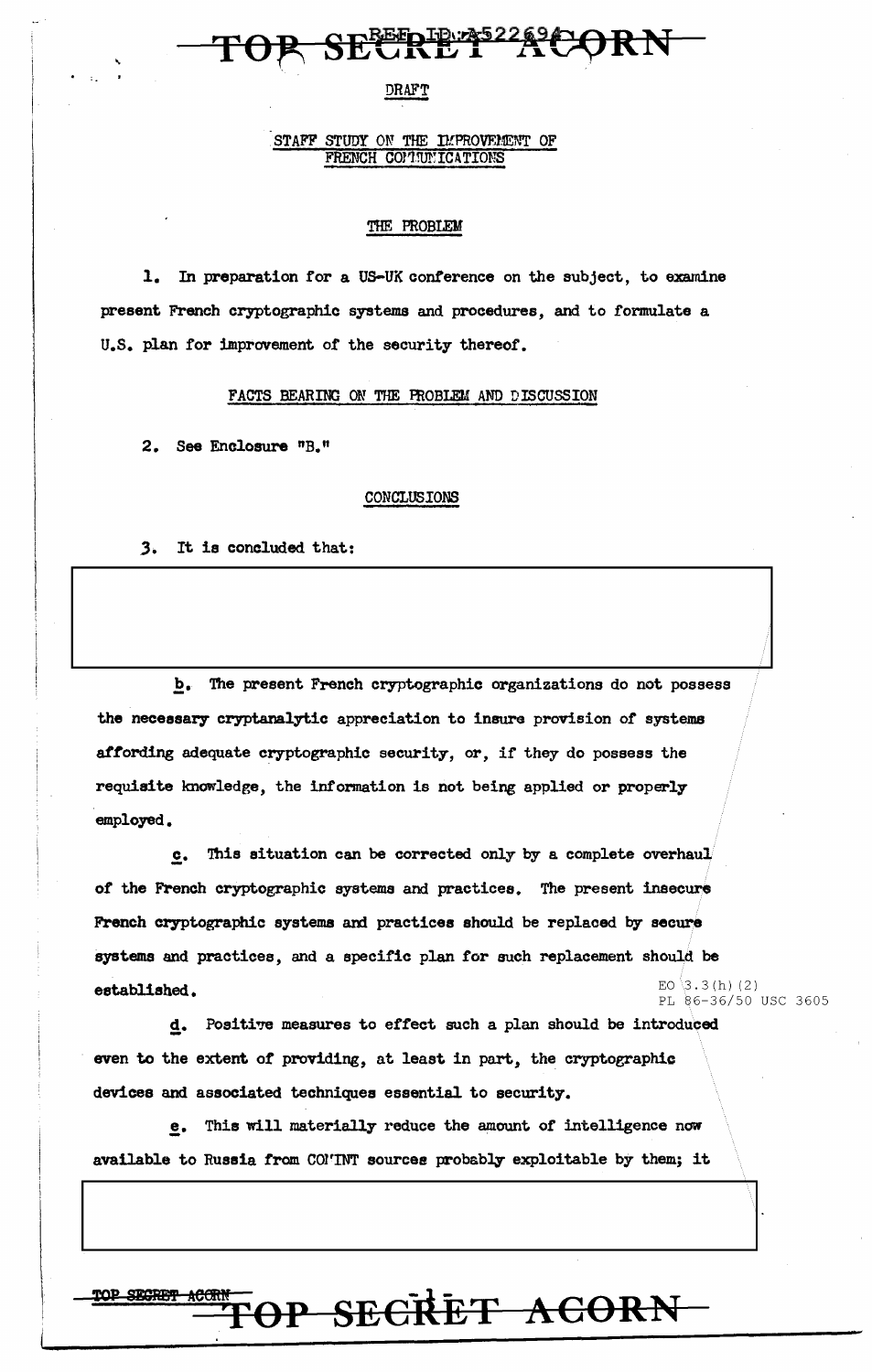

EO  $3,3(h)$  (2) PL 86-36/50 USC 3605

f. Negotiations with the French should be conducted in such a manner that there is

As a preliminary to entering upon any negotiations with the g. French there should be reasonable assurance that the effects of improving their communication security will not be mullified or diminished by physical and personnel insecurity in the French Government. It is obvious that without such assurance

without any

compensating gains in security.

TOP SECRET

h. The bases for a successful approach to the French Government cannot yet be indicated and should be established in the discussions at the U.S.-U.K. Conference soon to convene in Washington.

SECRET ACORN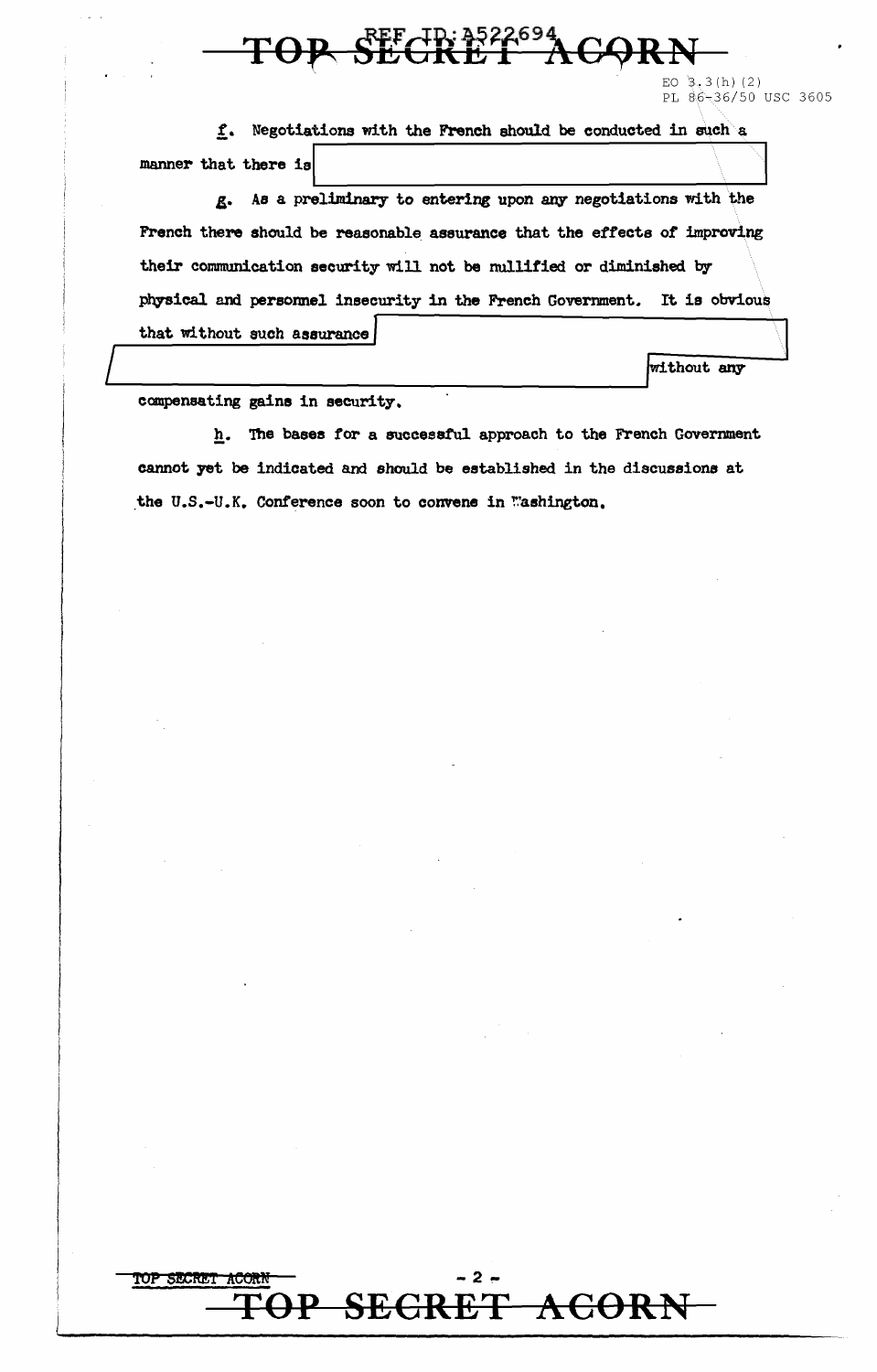## SECER-A522694

#### ENCLOSURE "A"

#### PIAN FOR DEPROVING THE CRYPTOGRAPHIC SECURITY OF FRENCH COITUNICATIONS

A. DIPLOMATIC:

1. The proposal presented herein for ensuring the security of French Diplomatic communications considers that the various French diplomatic posts ehould be subdivided into three categories:

a. Category I: A small group of locations which handle the most critical information, such as Paris, London, am Washington.

b. Category II: All capitals not included in a. plus a selected group of important cities whose communications frequently include information of considerable intelligence value.

c. Category III: All other diplomatic posts.

2. The systems recommended, respectively, for the three categories listed above are:

a. For Category I: The Combined Cipher ! achine with Simplex settings. The word Simplex is used to mean a procedure whereby each message has its own rotor arrangement and alignment provided by means of a special key list. The lists are prepared for point-to-point use so that each station can read only those messages specifically addressed to it. For the exceptional cases of multiple-address messages, a multiple holder key list is provided. A one-time pad system should be provided as an emergency stand-by in this category.

b. For Category II: The N-209 with special settings used to encipher messages set up in a literal code. The code book used should be a new book specially designed for this sole purpose. Each holder in this category should be provided with three distinct systems; one for use solely tdth Paris, one for use laterally on a limited regional basis, and one for use laterally on a world wide basis.

c. For Category III: Present French systems would continue to be used.

3. The stations in each category will be included as holders in the categories below them.

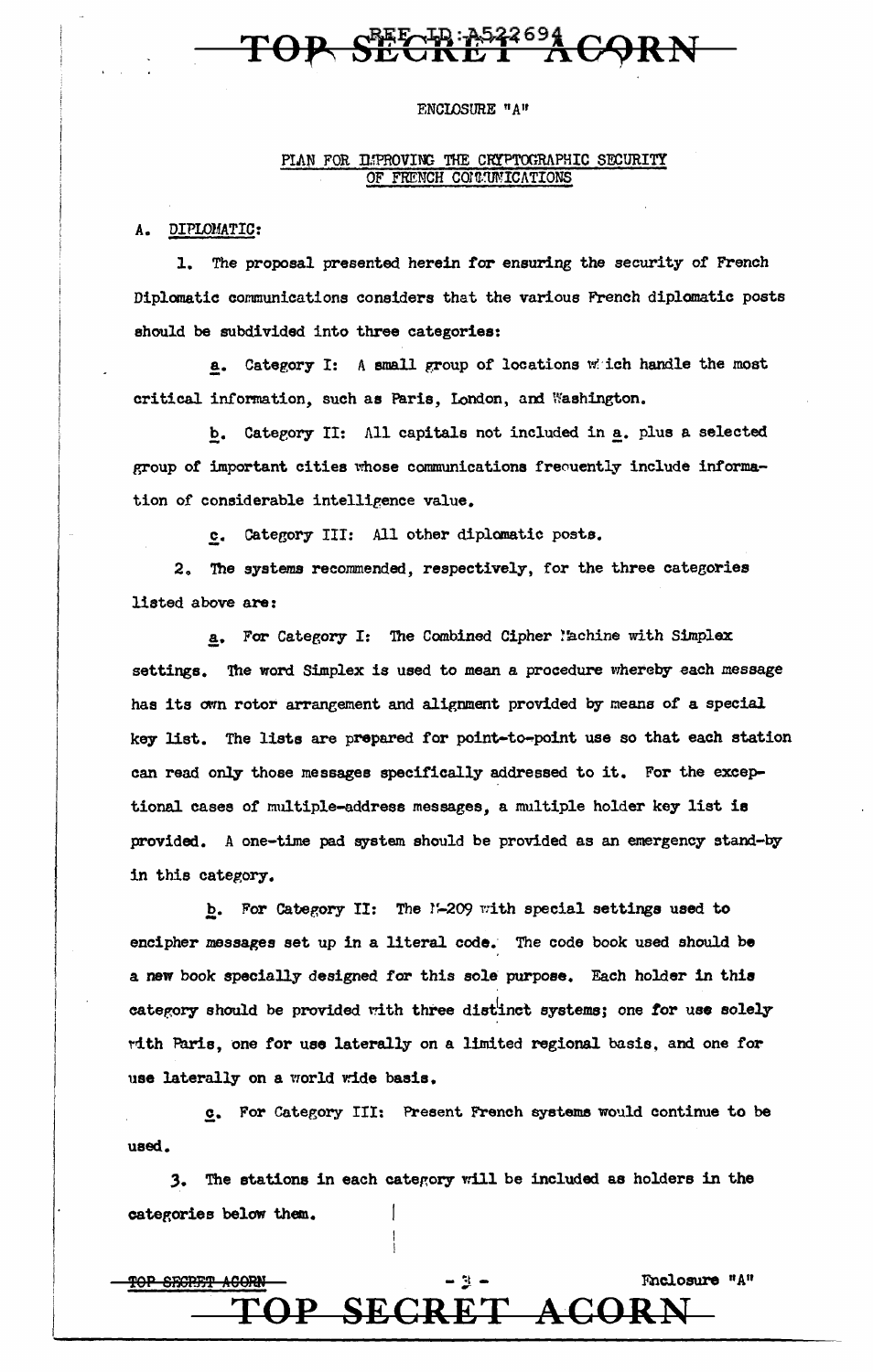## TOP SECRET ACORN

4. The localization introduced by Simplex procedures in Category I and by special or area settings in Category II has a double advantage. I First, it increases the cryptose¢urity generally; and secondly, if there should be an instance of penetration by the Russians which grants access to cryptographic information, the dangers resulting from such penetration are confined to the single cryptonet involved.. This results in minimizing the consequent loss or information.

5. The merit of these proposals is the provision of a fairly high degree of security for French Diplomatic and highest-level NATO conmunications, together with a minimum disclosure to the French of systems am ideas with which they are not already familiar. For the transmission of international Diplomatic or highest-level Military traffic dealing with Western Union and NATO affairs, they have been provided with TYPFX machines and they are presently using a Simplex procedure with these machines in the highest echelons of NATO; the Combined Cipher Machine is also being offered to them, as well as to other NATO signatories, for NATO communications; French Army, Navy, and Air Force personnel are familiar with and have some copies of the M-209, so that they have experience in the preparation of M-209 settings and can instruct French diplomatic officials in the use of the lf-209. Adequate training in the new systems will therefore be greatly simplified as a result of the already-existing familiarity with them.

6. The establishment of appropriate communications security procedures will be facilitated by the issue of JANAP  $122(B)$  (the U.S. Joint Manual on Communications Security), which is presently under consideration for use in connection with NATO cryptographic systems.

B. ARLED SERVICES:

7. Authorities concerned with NATO communications have already established two categories of such conmunications:

§• category 1 (High-level): This category embraces the top-level military representatives of each nation of NATO, For this level, the British TYPEX machine, with Simplex settings is being used. Consideration is being given to adapting that machine to a NATO CCM system.

 $\text{TOP}$  SECRET ACORN - t,  $\frac{1}{2}$  - Enclosure "A"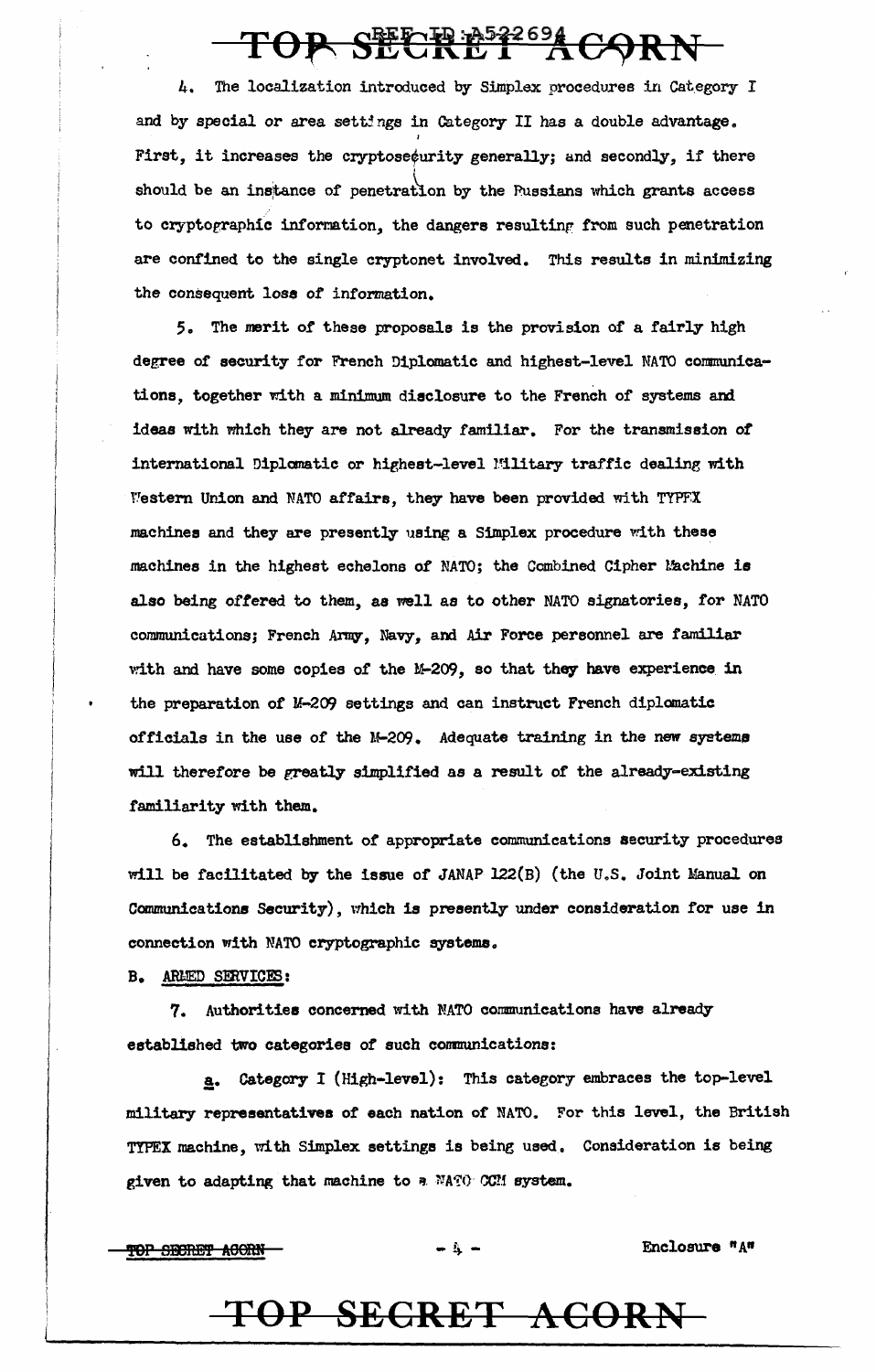### TOP SECRETZZ644CORN

b. Category II (Intermediate-level): This category embraces military headquarters down to and including Division headquarters or equivalent. For the level the U.S. and the U.K. have proposed the CCM, and the proposal is now under consideration by the other NATO governments.

8. There remains for consideration purely French national military (Army, Navy, Air Force) communications of a level below that of 7b above. For this level, which would constitute Category III, the use of M-209, to eneipher plain language {not code groups as in the case of Category II or the plan for the Diplomatic communications provided for in paragraph 2b above) would probably be acceptable to the U.S.

~p SPBRF.i'i' A60RN - *5* - Enclosure "A"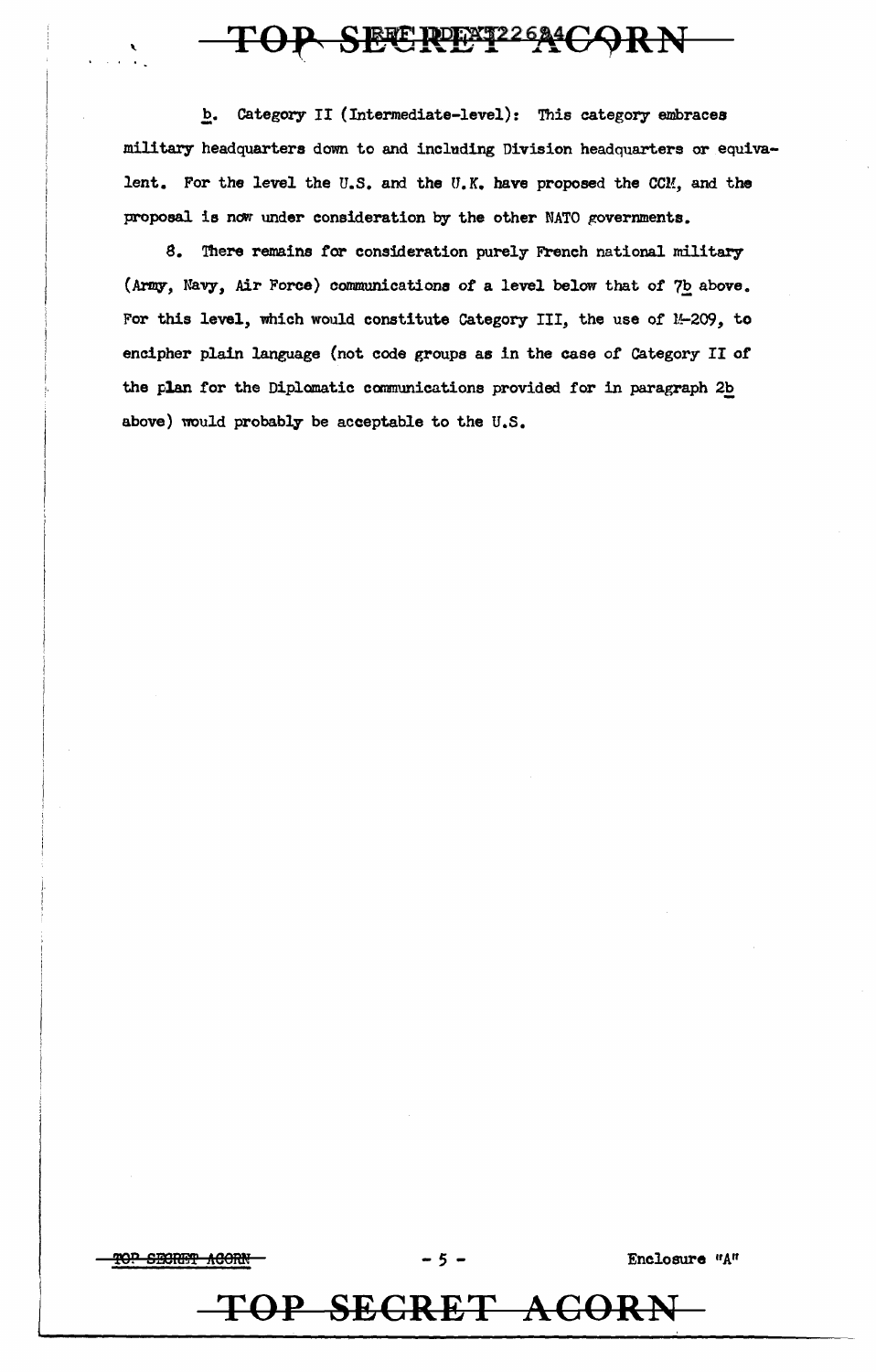#### FF226ACORN <del>TOP SE</del>

EO  $3.3(h)$  (2) PL S6-36/50 USC 3605

FACTS BEARING ON THE PROBLErT AND DISCUSSION

\.

2. In regard to the current French Diplomatic communications, observed French practices in cryptographic system design and distribution provide direct evidence that the present cryptographic organization in the French Diplomatic Service does not possess the necessary cryptanalytic appreciation to insure provision of systems affording adequate cryptographic security, *ar,*  if it does possess the requisite knowledge. the information is not being applied or properly employed, either in the Foreign Ministry or in Diplomatic posts. Fxcept as regards certain systems, which may be one-time pad, none of the French Diplomatic cryptographic systems nossesses sufficient inherent security to permit its improvement to a point where it might be considered acceptable. It would therefore be necessary to discard the current systems

DOR SECRET ACORN-B"

.-· ..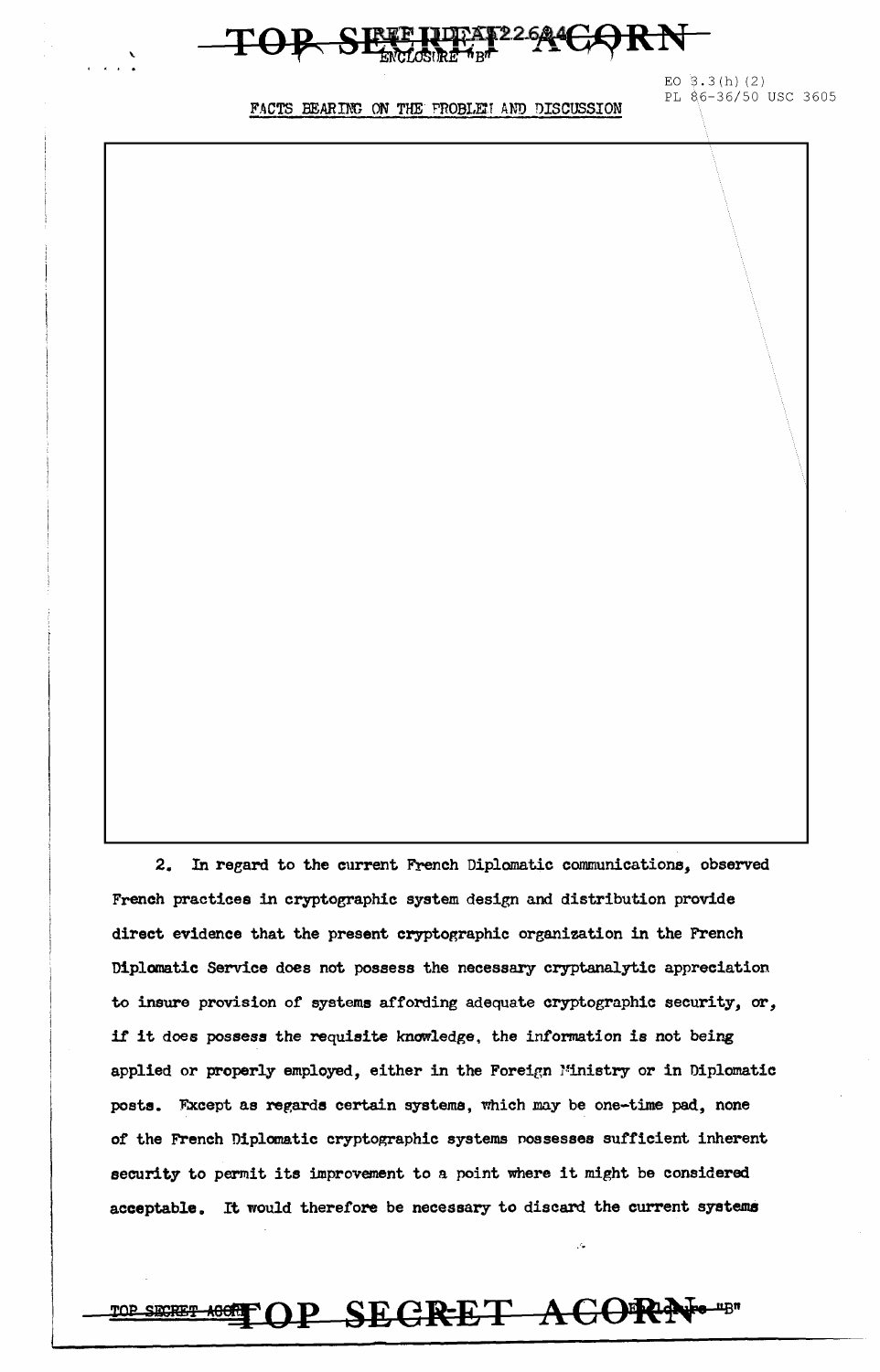### TOP SECRET ACORN

.<br>.<br>... and replace them with other systems based on sounder cryptographic principles. It would also be necessary to provide technically sound associated procedures  $EO \3.3 (h) (2)$ and training in the proper use of the systems and procedures. PL  $86-36/50$  USC 3605

4. Although a tradition of sound communication security doctrine did exist in France, the current cryptographic practices observed in French Diplomatic traffic indicate that the French have fallen far behind the U.S. and the U.K. in matters pertaining to communication security. The situation is less serious in the Army, but there too there is much room for improvement. 'Iherefore, technical assistance from outside the French cryptographic services is deemed essential for the success of any communication security program.

*5.* From an over-all consideration it may be stated that if the security of French Diplomatic and Military communications is to be improved it would be necessary to:

TOP SECRET ACORN

Enclosure "B"

## **TOP SECRET ACORN**

- *•.J* . -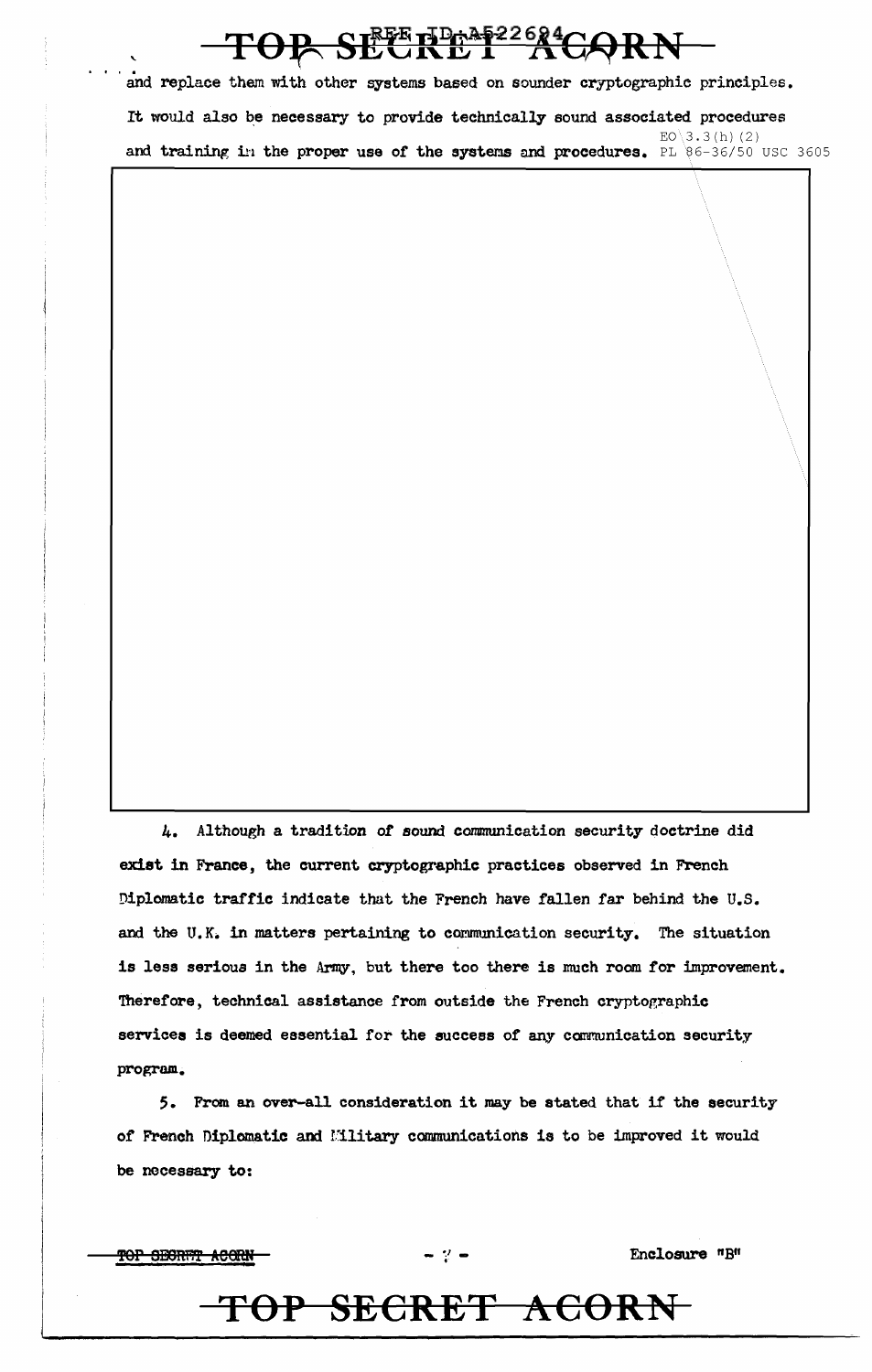OP SEERET AGORN

Replace the current French cryptographic systems with secure a. systems for use in all important diplomatic posts and in the headquarters of all high-echelon military units.

> Establish technically sound communications security procedures.  $\mathbf{b}_{\bullet}$

Insure adequate training in the use of the new systems and  $c<sub>1</sub>$ procedures.

Insure careful technical supervision over French communications  $d_{\bullet}$ to maintain communication security.

6. In view of the foregoing, it is apparent that a complete overhaul of the French Diplomatic and Military cryptographic systems and practices would be necessary. This would involve not only informing the French that their present systems are insecure but also establishing a basis on which the French would be provided with appropriate technical assistance to enable them to reorganize their cryptographic systems and practices to insure secure communications.

It is obvious that in assisting the French in improving the security 7. of their cryptographic communications

However, (a) the necessity for removing those handicaps to proper diplomatic discussions and negotiations between the U.S. and the French Governments which arise from present insecurity of French Diplomatic communications, and (b) the importance of denying to Russia this source of COMINT, make it in the interest of the U.S. and the U.K. and also to provide, at least in part, the cryptographic devices and associated EQ  $3.3(h)(2)$ PL 86-36/50 USC 3605

techniques essential to security.

OP SECRET ACORN<sup>essere</sup> uBn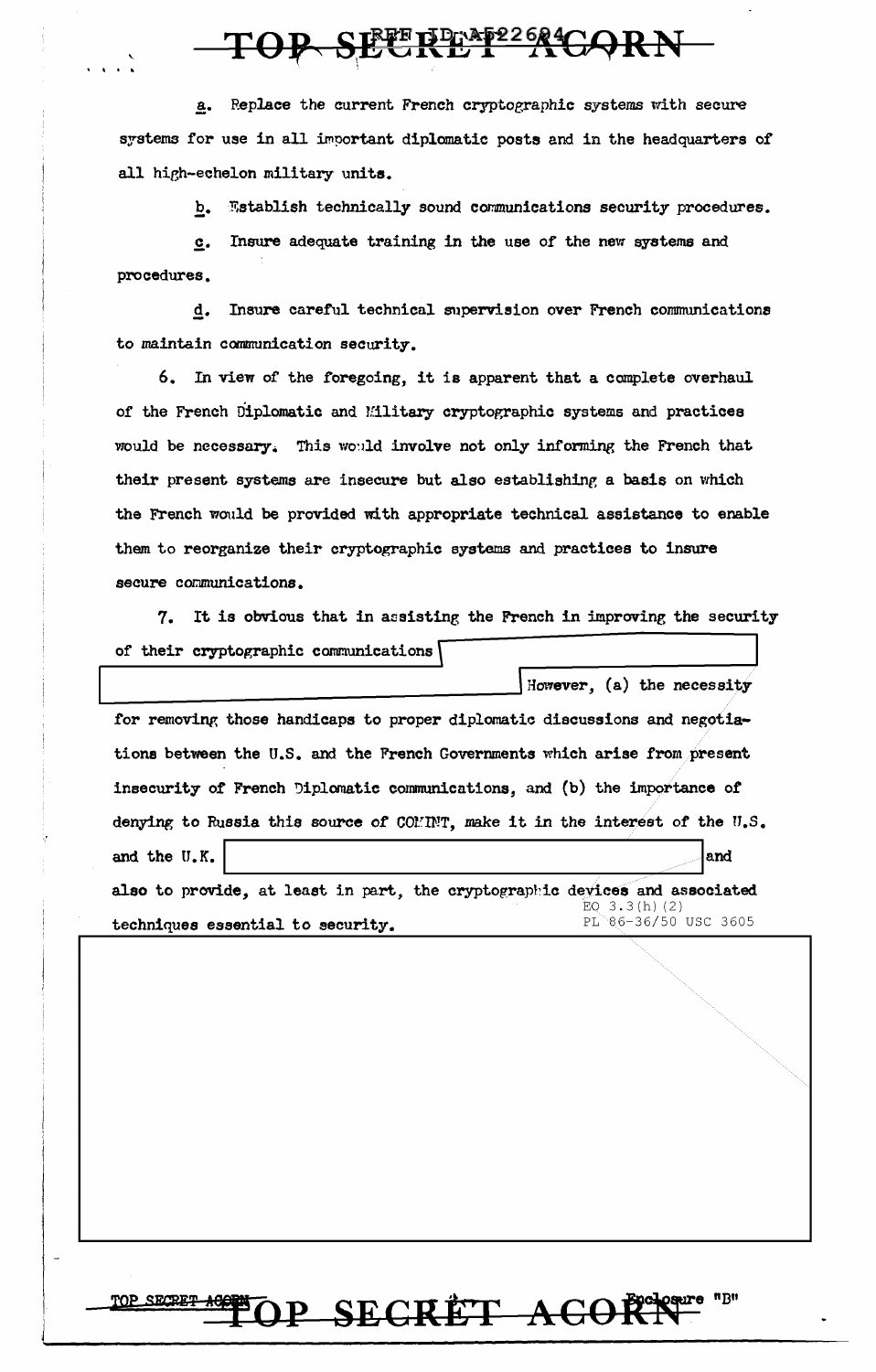### TOP SECRETZ2624

9. The possibility of Russian penetration of some or all of the French services, both diplomatic and military, cannot be ignored. Penetration may complete or partial, and may extend into elther the sources of  $\sigma$  (c), both the cryptographic services,  $\wedge$ Gemplote penetration of  $\frac{d}{dx}$ information or diset the val **twee**<br>sither type would any plan for improving cryptographic security.

be accompanied by a demal three would not necessarily without dehying information to the Russians. Therefore, before any steps are taken, there should be reasonable assurance of adequate physical and personnel security in the French Foreign Office, the French Armed Services, and the offices which control the cryptologic services. In addition to this, it is important that any plan proposed should provide the maximum possible protection against the effects of partial penetration of EO  $3.3(h)$  (2) either type. PL 86-36/50 USC 3605

10. Properly-constructed one-time pad systems would provide the necessary security but it does not appear feasible to recommend such a solution even for the French Diplomatic communications alone. The cumbersome operational characteristics of such systems and the labor required to prepare and distribute the pads in the required quantity would probably make a proposal of this kind unacceptable to the French. Likewise, the provision of modern secure machine systems in the quantity required for use in the Foreign Ministry and in all important diplomatic posts would probably be beyond the financial capacity of the French Government at this time. Nor can the United States undertake the supplying of materials or equipment on the required scale.

The AFSA plan proposed in Enclosure "A" is a reasonable and 11. economical program for providing adequate cryptographic security for the various levels of French Diplomatic and Military communications. The plan will, if properly executed, effectively prevent the production of a significant amount of communication intelligence therefrom. The plan is divided

TOP SECRET ACORN

TOP SECRET ACORN

Fnclosure "B"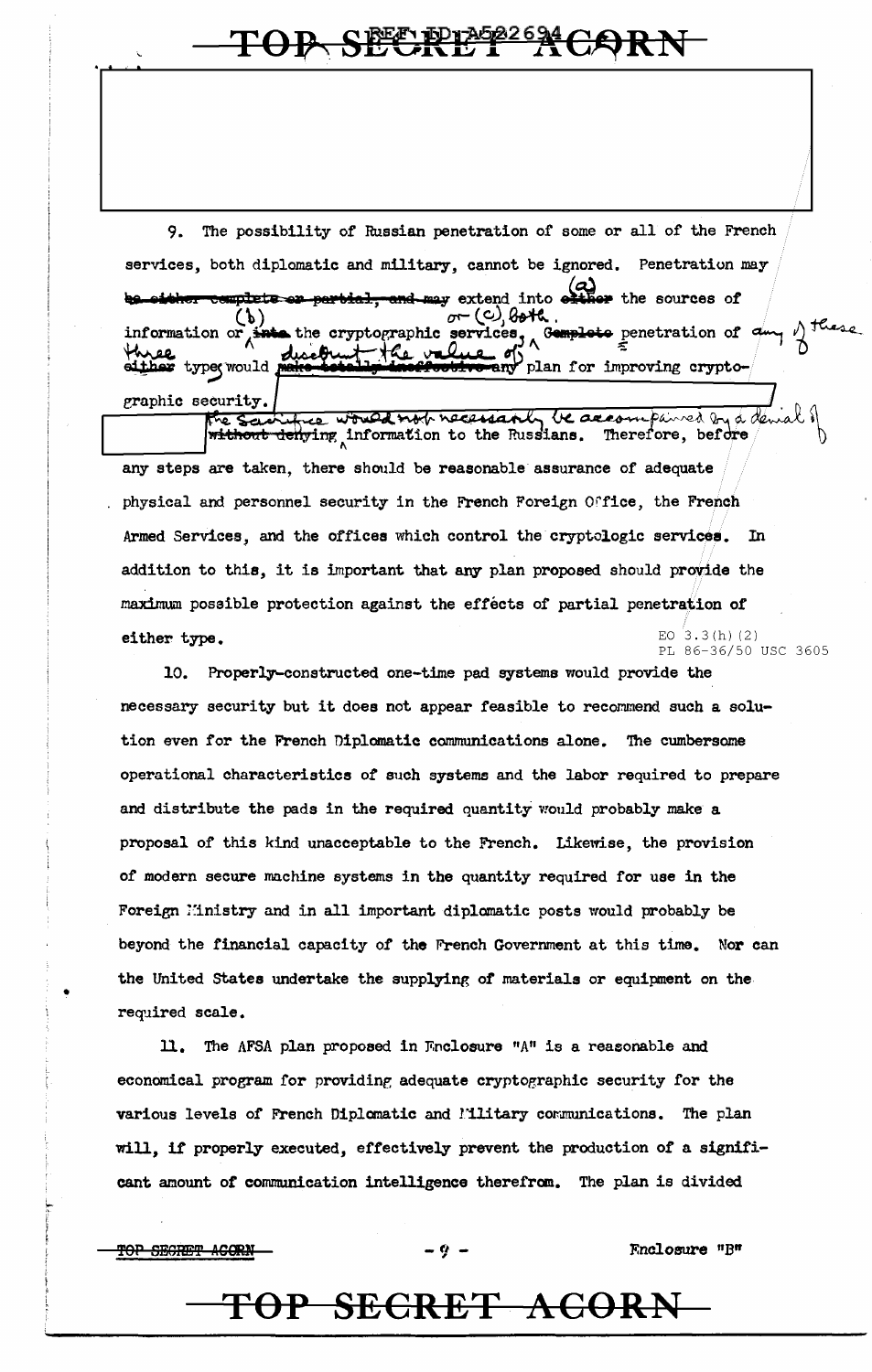## SECRE<sup>33269</sup> CORN-

into two parts: A- For Diplomatic communications, and B- For the communications of the Armed Services. Part P has been coordinated with the plan now under study by authorities concerned with NATO communications. The latter, however, have thus far concerned themselves only with communications of two levels directly connected with NATO matters; they have not concerned themselves with purely national communications having at present no bearing on NATO matters. The purely national communications may be regarded as constituting a third level of communications, which in the case of France would also require increased security protection in war time, and which are therefore also provided for in the present AFSA plan.

12. The bases for, and the steps to be taken in approaching the French Covernment, with a view toward improving the security of French communications, will constitute one of the important matters to be discussed at the forthcoming U.S.-U.K. conference in Tashington.



Fnclosure "B"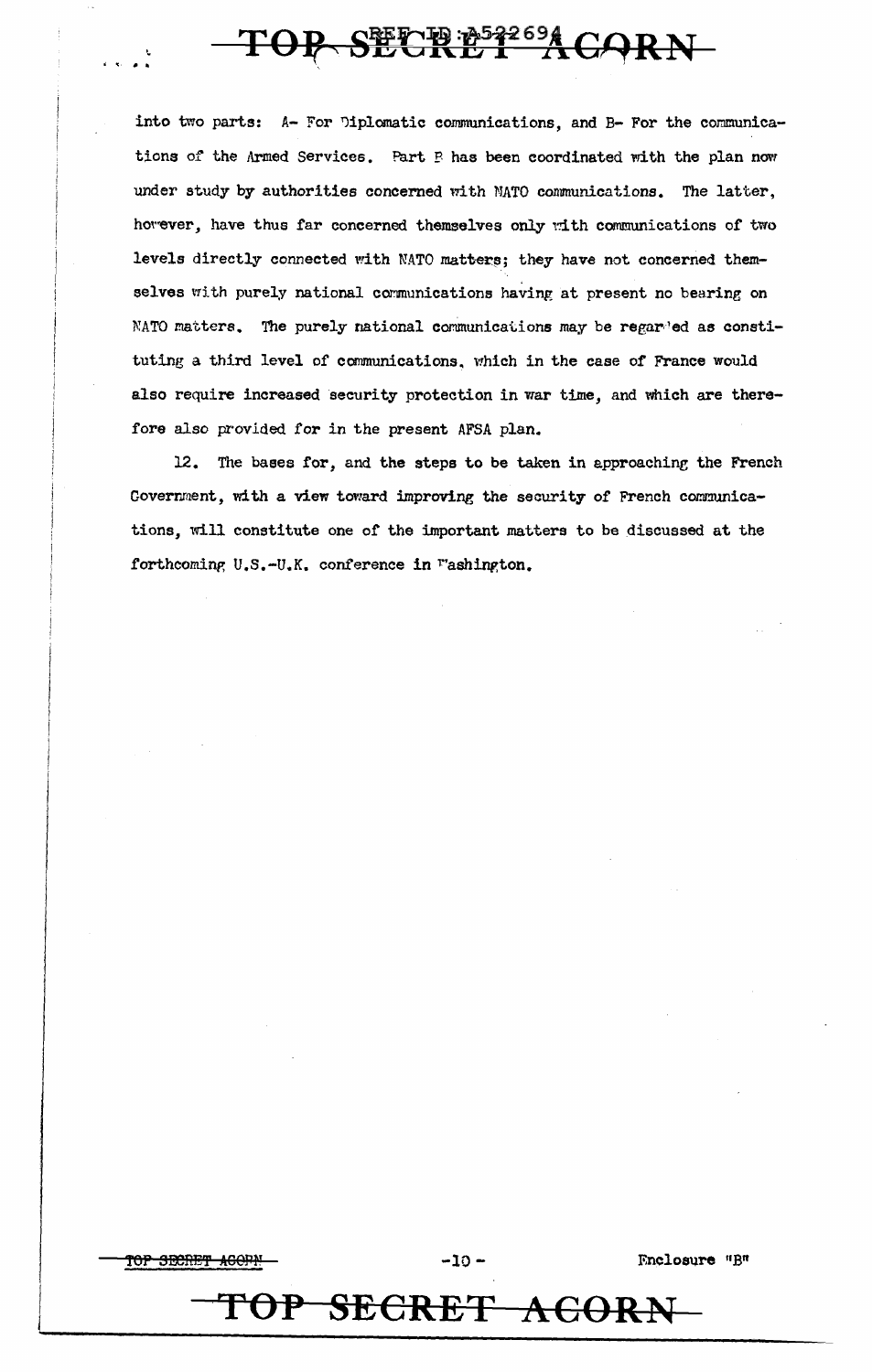### DRAFT DRAFT

#### STAFF STUDY ON THE IMPROVEMENT OF FRENCH COMMUNICATIONS

#### THE PROBLEM

1. In preparation for a US-UK conference on the subject, to examine present French cryptographic systems and procedures, and to formulate a U.S. plan for improvement of the security thereof.

FACTS BEARING ON THE FROBLEM AND DISCUSSION

2. See Enclosure "B."

#### CONCLUSIONS

*3.* It is concluded that:

b. The present French cryptographic organizations do not possess the necessary- cryptanalytic appreciation to insure provision of systems affording adequate cryptographic security, or, if they do possess the requisite knowledge, the information is not being applied or properly employed.

*//* 

•

~· This situation can be corrected only by a complete overhaul of the French cryptographic systems and practices. The present insecure French cryptographic systems and practices should be replaced by secure systems and practices, and a specific plan for such replacement should be EO  $3.3(h)$  (2)  $established.$  PL  $\frac{2}{9.36/50}$  USC 3605

d. Positive measures to effect such a plan should be introduced even to the extent of providing, at least in part, the cryptographic devices and associated techniques essential to security.

e. This will materially reduce the amount of intelligence now available to Russia from CON'INT sources probably exploitable by them; it



|<br>|<br>|-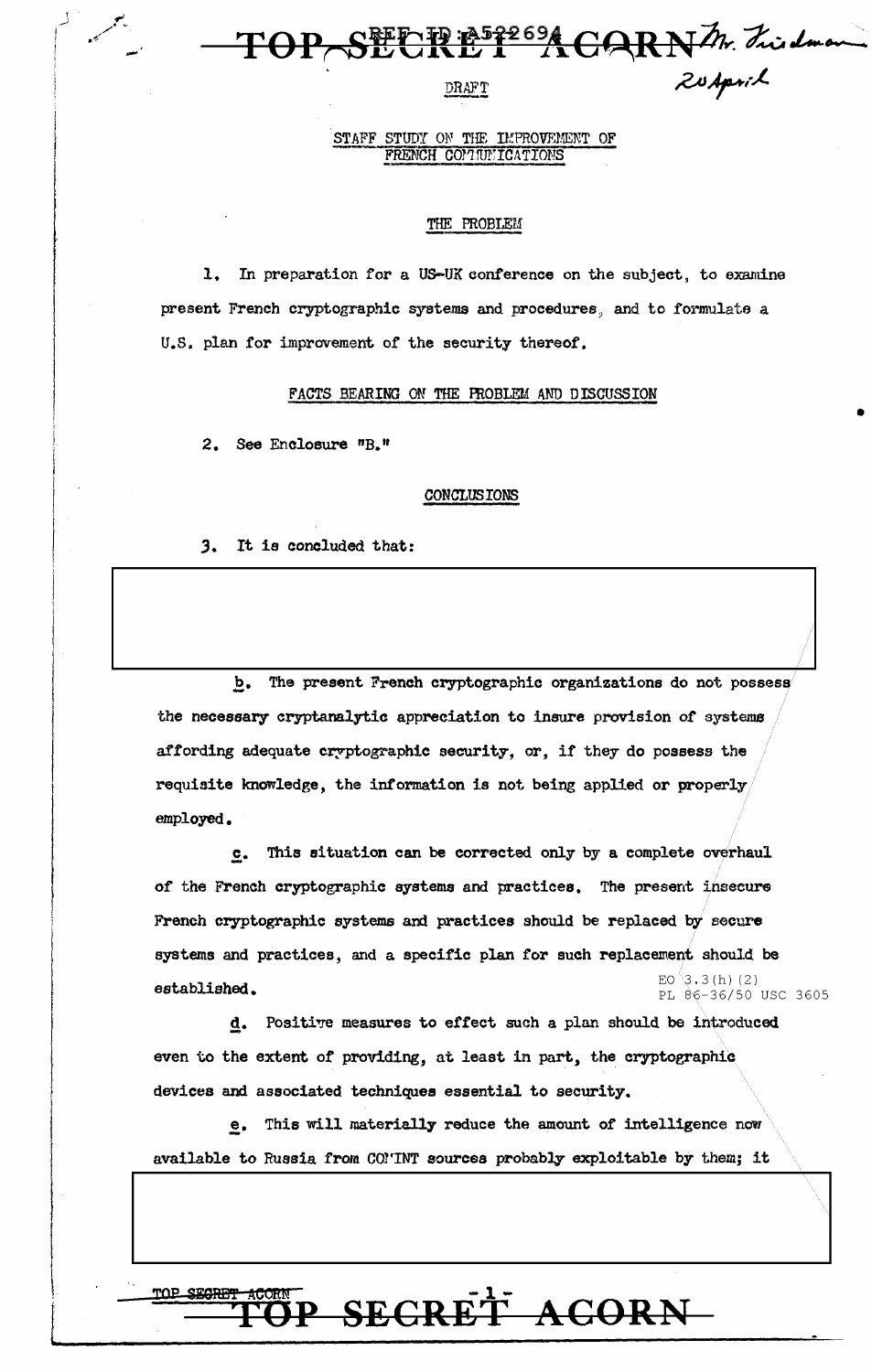$\text{TOP\_S}\xrightarrow{\text{RF}}\mathbb{R} \xrightarrow{\text{A522694}}$ 

EO  $3.3(h)$  (2) PL 86-36/50 USC 3605

f. Negotiations with the French should be conducted in such a manner that there is

.S• As a preliminary to entering upon any negotiations With the French there should be reasonable assurance that the effects of improving their communication security will not be nullified or diminished by physical and personnel insecurity in the French Government. It is obvious that without such assurance *J*<br>  $\sqrt{\text{without any}}$ <br>
compensating gains in security.

العلم.<br>بالا الم

•

**TOP SECRET** 

h. The bases for a successful approach to the French Government cannot yet be indicated and should be established in the discussions at the U.S.-U.K. Conference soon to convene in Washington.



-2~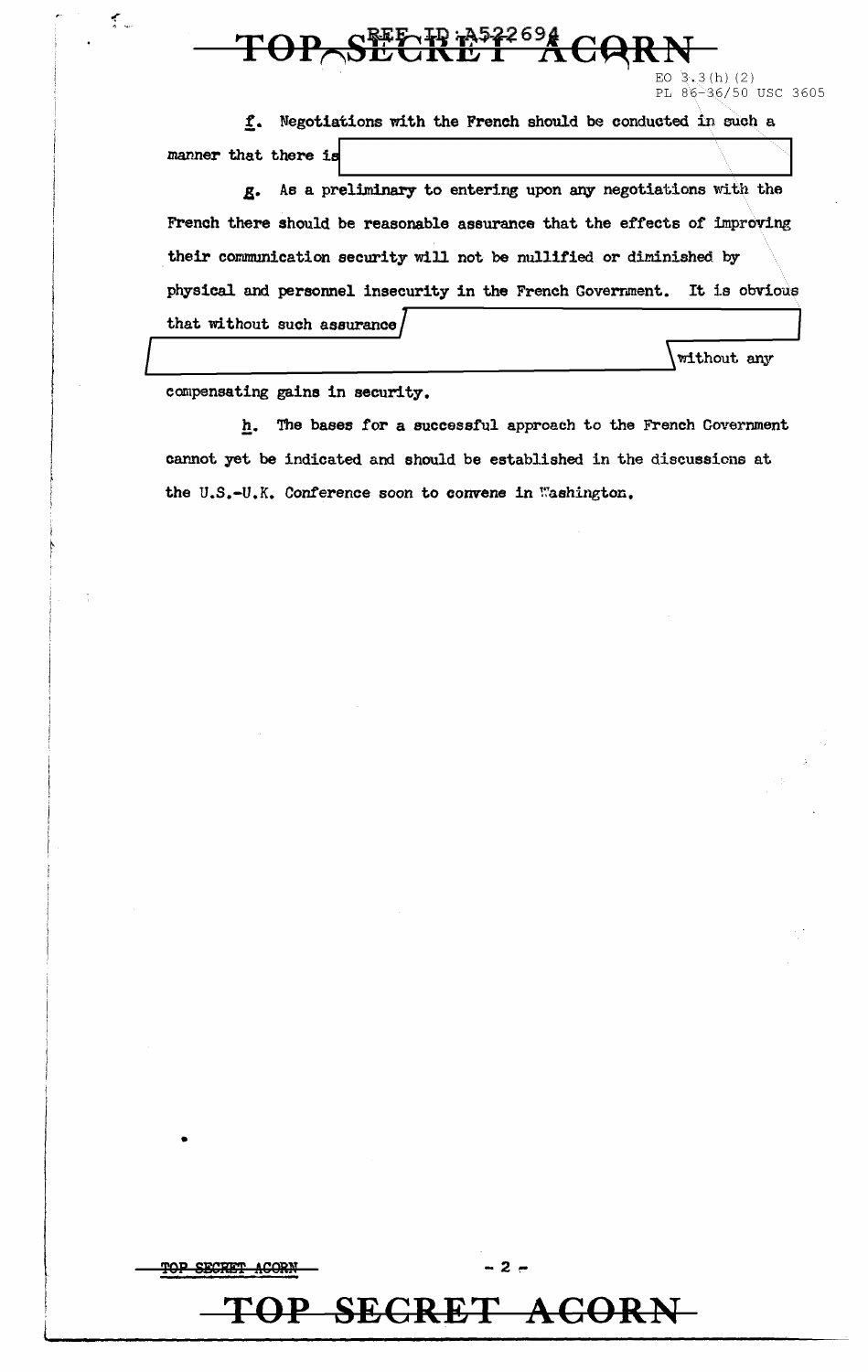## $\text{TP}-\text{SEERRE2694}}\text{GARN}-$

#### ENCLOSURE "A"

#### PIAN FOR DEPROVING THE CRYPTOGRAPHIC SECURITY OF FRENCH COLLUNICATIONS

*A.* DIPLOUATIC:

\  $\mathcal{J}$  $\mathfrak{g}$ i,i

1. The proposal presented herein for ensuring the security of French Diplomatic communications considers that the various French· diplomatic posts should be subdivided into three categories:

a. Category I: A small group of locations which handle the most critical information, such as Paris, London, and Washington.

b. Category II: All capitals not included in a. plus a selected group of important cities whose communications freouently include information of considerable intelligence value.

s\_. Category III: All other diplomatic posts.

2. The systems recommended, respectively, for the three categories listed above are:

a. For Category I: The Combined Cipher l'achine with Simplex settings. The word Simplex is used to mean a procedure whereby each message has its own rotor arrangement and alignment provided by means of a special key list. The lists are prepared for point-to-point use so that each station can read only those messages specifically addressed to it. For the exceptional cases of multiple-address messages, a multiple holder key list is provided. A one-time pad system should be provided as an emergency stand-by in this category.

b. For Category II: The 1-209 with special settings used to encipher messages set up in a literal code; The code book used should be a new book specially designed for this sole purpose. Each holder in this category should be provided with three distinct systems; one for use solely Ydth Paris, one for use laterally on a limited regional basis, and one for use laterally on a world wide basis.

 $c.$  For Category III: Present French systems would continue to be used.

3. The stations in each category will be included as holders in the categories below them.

TOP SECRET ACORN - :  $\frac{1}{2}$  - Fnclosure "A"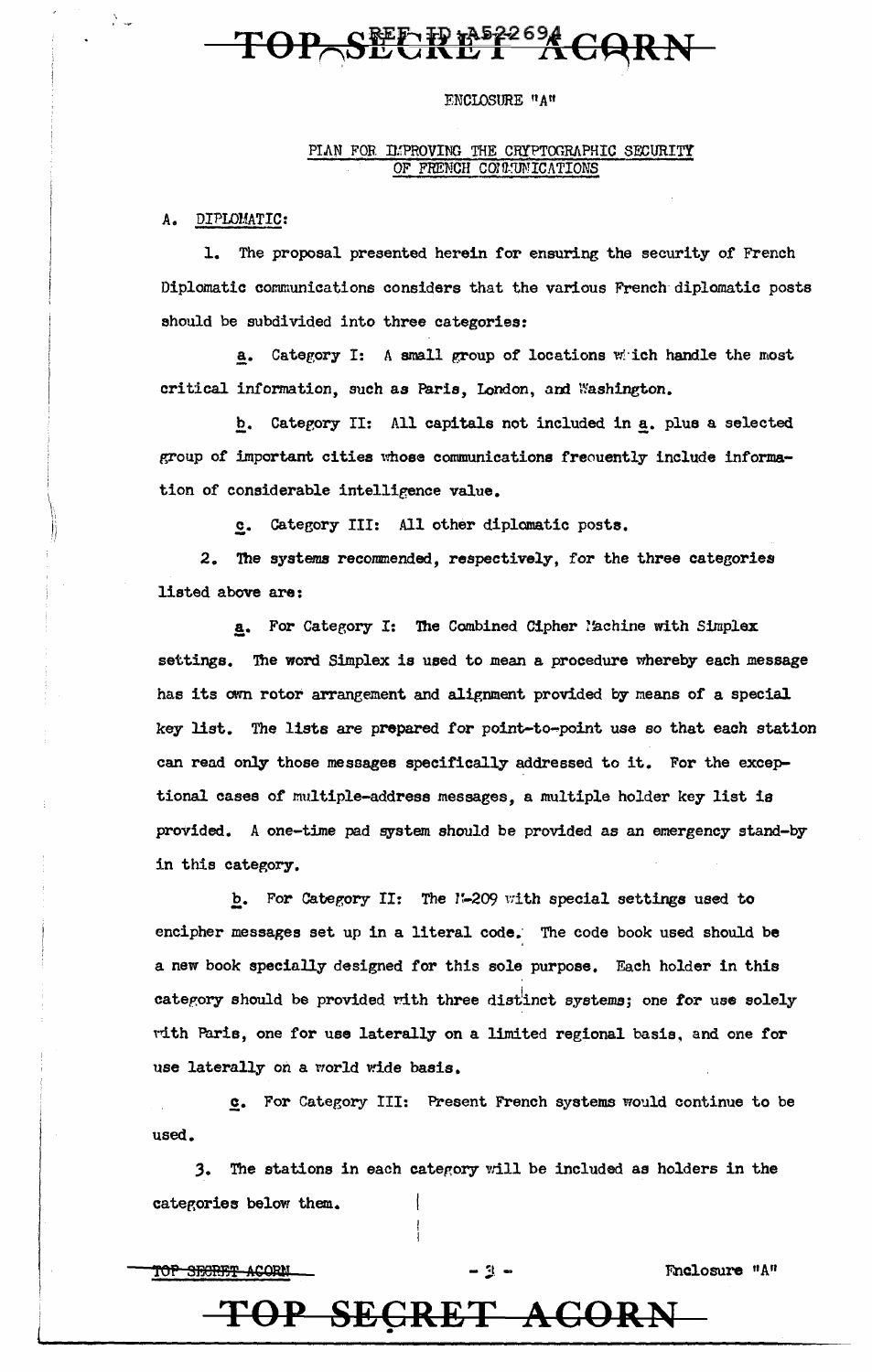## TOP SECRET ACQR

The localization introduced by Simplex procedures in Category I 4. and by special or area settings in Category II has a double advantage. I First, it increases the cryptose¢urity generally; and secondly, if there should be an instance of penetration by the Pussians which grants access to cryptographic information, the dangers resulting from such penetration are confined to the single cryptonet involved. This results in minimizing the consequent loss of information.

5. The merit of these proposals is the provision of a fairly high degree of security for French Diplomatic and highest-level NATO communications, together with a minimum disclosure to the French of systems and ideas with which they are not already familiar. For the transmission of international Diplanatic or highest-level Pilitary traffic dealing with Western Union and NATO affairs, they have been provided with TYPFX machines and they are presently using a Simplex procedure with these machines in the highest echelons of NATO; the Combined Cipher Machine is also being offered to them, as well as to other NATO signatories, for NATO communications; French Army, Navy, and Air Force personnel are familiar with and have some copies of the M-209, so that they have experience in the preparation of M-209 settings and can instruct French diplomatic officials in the use of the M-209. Adequate training in the new systems will therefore be greatly simplified as a result of the already-existing familiarity with them.

6. The establishment of appropriate communications security procedures will be facilitated by the issue of JANAP 122(B) (the U.S. Joint Manual on Communications Security), which is presently under consideration for use in connection with NATO cryptographic systems.

B. ARMED SERVICES:

' -

7. Authorities concerned with NATO communications have already established two categories of such communications:

a. Category I (High-level): This category embraces the top-level<br>military representatives of each nation of NATO. For this level, the British TYPEX machine, with Simplex settings is being used. Consideration is being given to adapting that machine to a NATO CCM system.

 $\frac{1}{2}$   $\frac{1}{2}$   $\frac{1}{2}$   $\frac{1}{2}$  Enclosure  $\frac{1}{4}$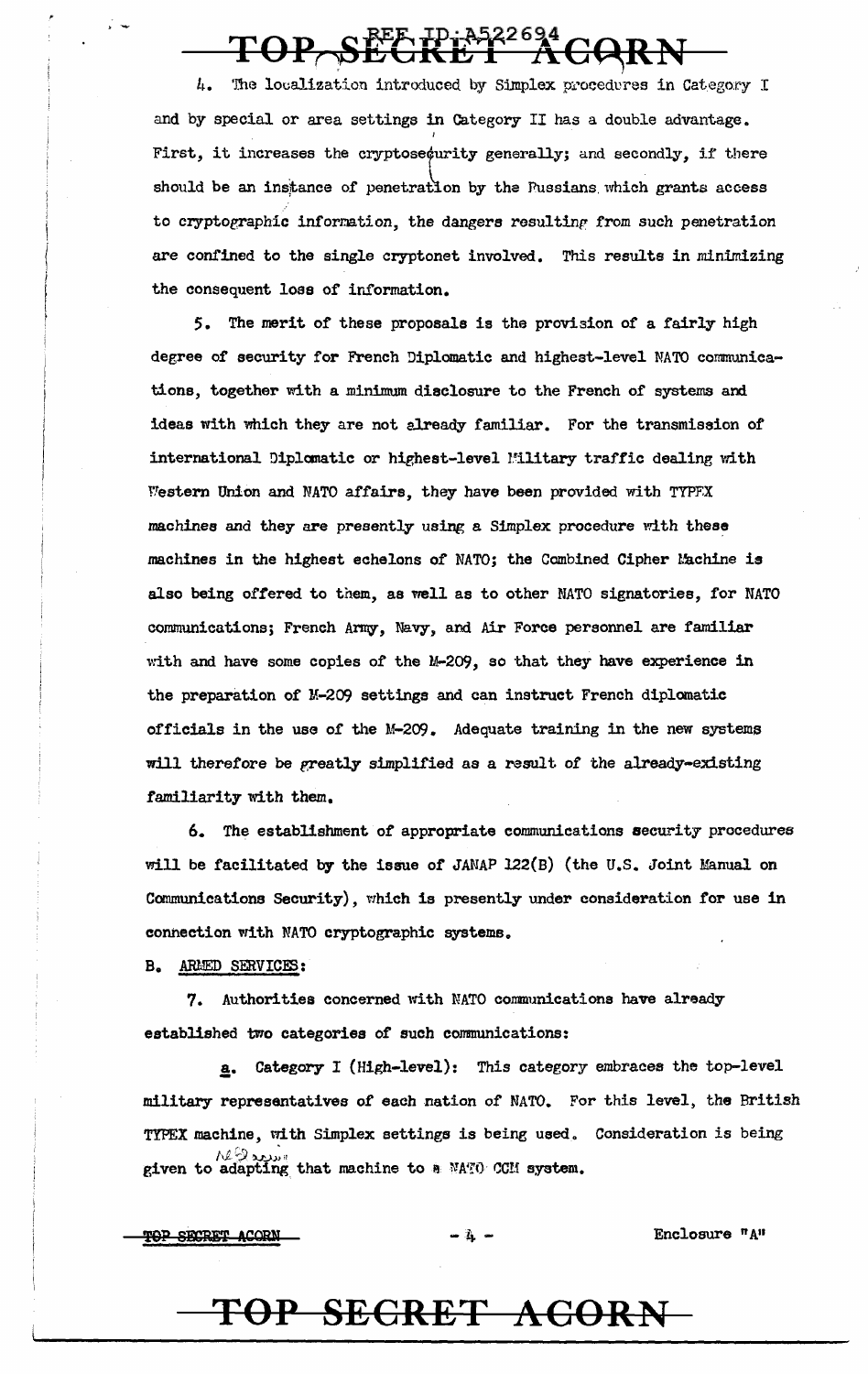### TOP SECRETZ RG24 CORN

b. Category II (Intermediate-level): This category embraces military headquarters down to and including Division headquarters or equivalent. For the level the U.S. and the U.K. have proposed the CCM, and the proposal is now under consideration by the other NATO governments.

8. There remains for consideration purely French national military  $9675$  and (Army, Navy, Air Force) communications of a level, below, that of 7b above. For this level, which would constitute Category III, the use of M-209, to encipher plain language (not code groups as in the case of Category II of the plan for the Diplomatic communications provided for in paragraph 2b above) would probably be acceptable to the U.S.

<del>TOP SECRET ACORN</del>

Enclosure "A"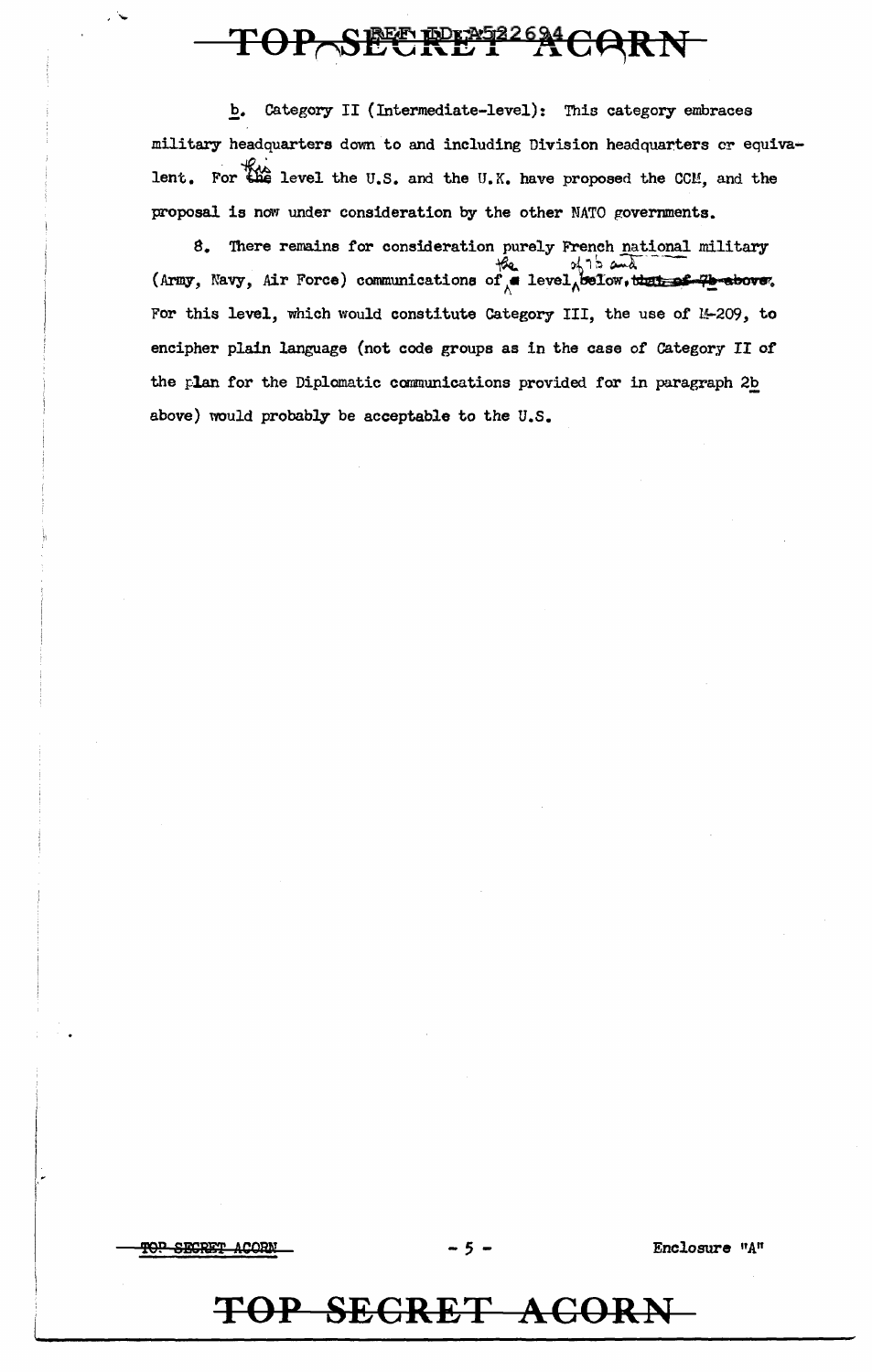# $\text{FOP}\text{-}\text{SE}\text{FDP}$  as 22 a  $\text{CORN}$   $\text{E}$  . 3 (h) (2)

PL S6-36/50 USC 3605

FACTS BEARING ON THE PROBLEH AND DISCUSSION

2. In regard to the current French Diplomatic communications, observed French practices in cryptographic system design and distribution provide direct evidence that the present cryptographic organization in the French Diplomatic Service does not possess the necessary cryptanalytic appreciation to insure provision of systems affording adequate cryptographic security, or, if it does possess the requisite knowledge, the information is not being applied or properly employed, either in the Foreign Ministry or in Diplomatic posts. Fxcept as regards certain systems, which may be one-time pad, none of the French Diplomatic cryptographic systems possesses sufficient inherent security to permit its improvement to a point where it might be considered acceptable. It would therefore be necessary to discard the current systems

 $-6-$ 

SECRET ACORN

Enclosure "B"

' ' \ I.

, ....

 $\mathsf L$ 

TOP SECRET ACORN

**TOP**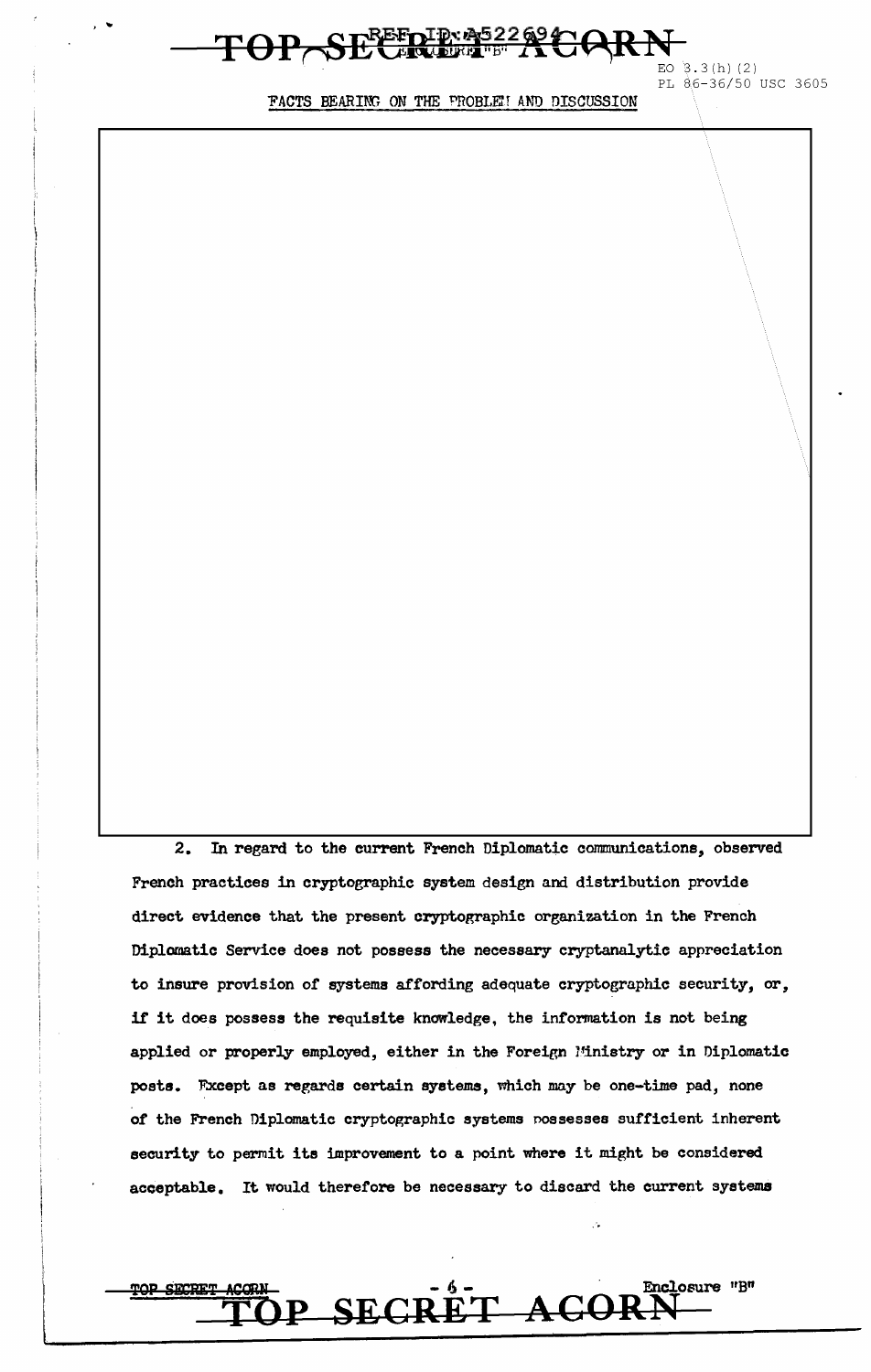## TOP SECRET ACARN

and replace them with other systems based on sounder cryptographic principles. It would also be necessary to provide technically sound associated procedures  $EQ$  3.3(h)(2) and training in the proper use of the systems and procedures. PL\86-36/50 use 3605

4. Although a tradition of sound communication security doctrine did exist in France, the current cryptographic practices observed in French Diplomatic traffic indicate that the French have fallen far behind the U.S. and the U.K. in matters pertaining to communication security. The situation is less serious in the Army, but there too there is much room for improvement. 'Iherefore, technical assistance from outside the French cryptographic services is deemed essential for the success of any communication security program.

*5.* From an over-all consideration it may be stated that if the security of French Diplomatic and Military communications is to be improved it would be necessary to:

TOP SECRET ACORN

 $\mathcal{A}$ 

 $\frac{1}{2}$   $-$  Enclosure "B"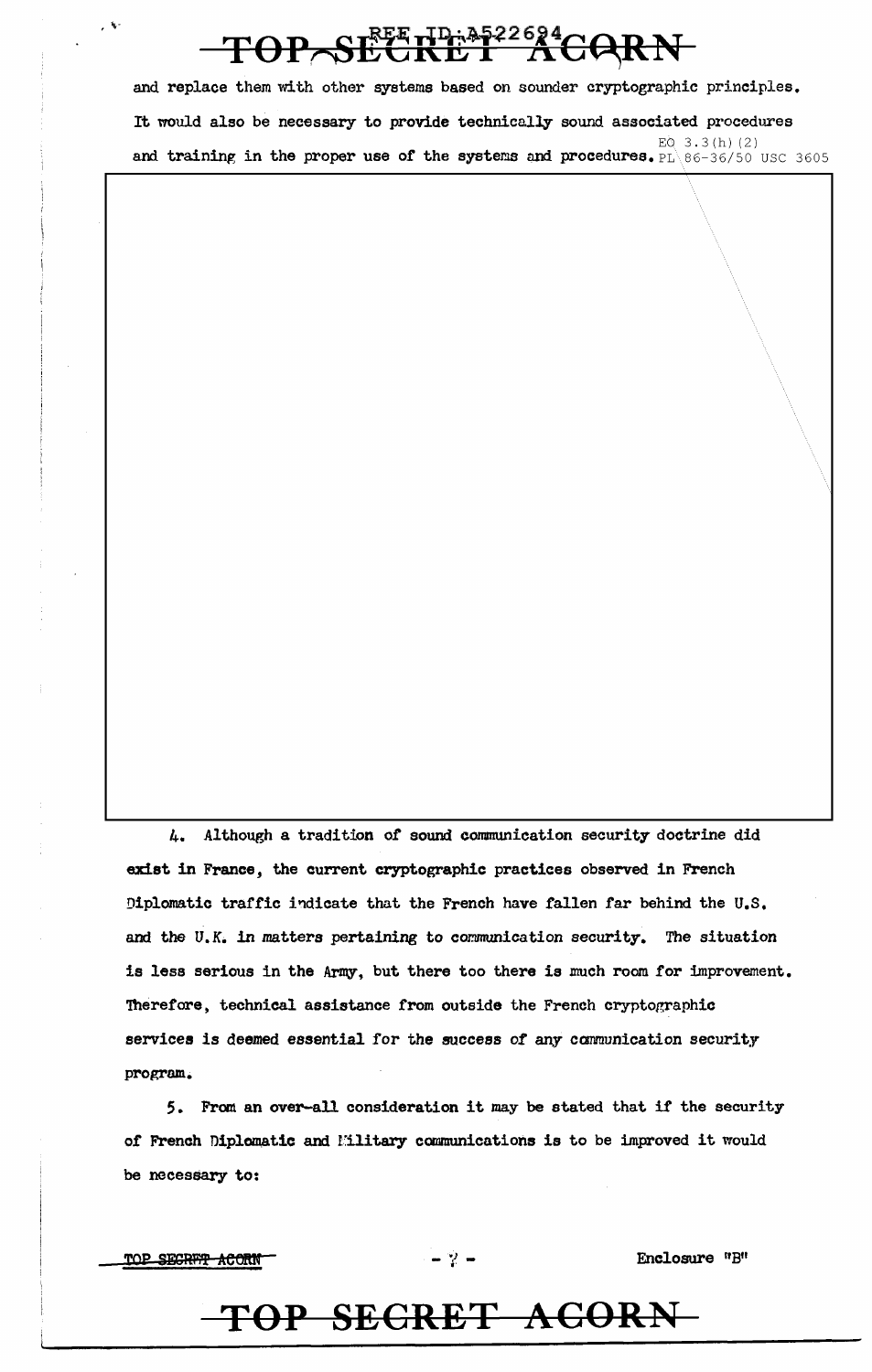### TOP SECRET ACA

a. Replace the current French cryptographic systems with secure systems for use in all important diplomatic posts and in the headquarters of all high-echelon military units.

b. Establish technically sound communications security procedures.

c. Insure adequate training in the use of the new systems and procedures.

g. Insure careful technical supervision over French communications to maintain communication security.

6. In view of the foregoing, it is apparent that a complete overhaul of the French Diplomatic and Military cryptographic systems and practices would be necessary. This would involve not only informing the French that their present systems are insecure but also establishing a basis on which the French would be provided with appropriate technical assistance to enable them to reorganize their cryptographic systems and practices to insure secure communications.

7. It is obvious that in assisting the French in improving the security of their cryptographic communications

for removing those handicaps to proper diplomatic discussions and negotiations between the U.S. and the French Governments which arise from present insecurity of French Diplomatic communications, and (b) the importance of denying to Russia this source of COMINT, make it in the interest of the U.S. and the U.K. to accept a complete loss of CONTNT from French sources and also to provide, at least in part, the cryptographic devices and associated  $EO$  3.3(h)(2)<br> $PL \$ 86-36/50 USC 3605 techniques essential to security.

TOP SECRET ACORN -  $\mathcal{A}$  -  $\mathcal{A}$  - Enclosure "B"

However, (a) the necessity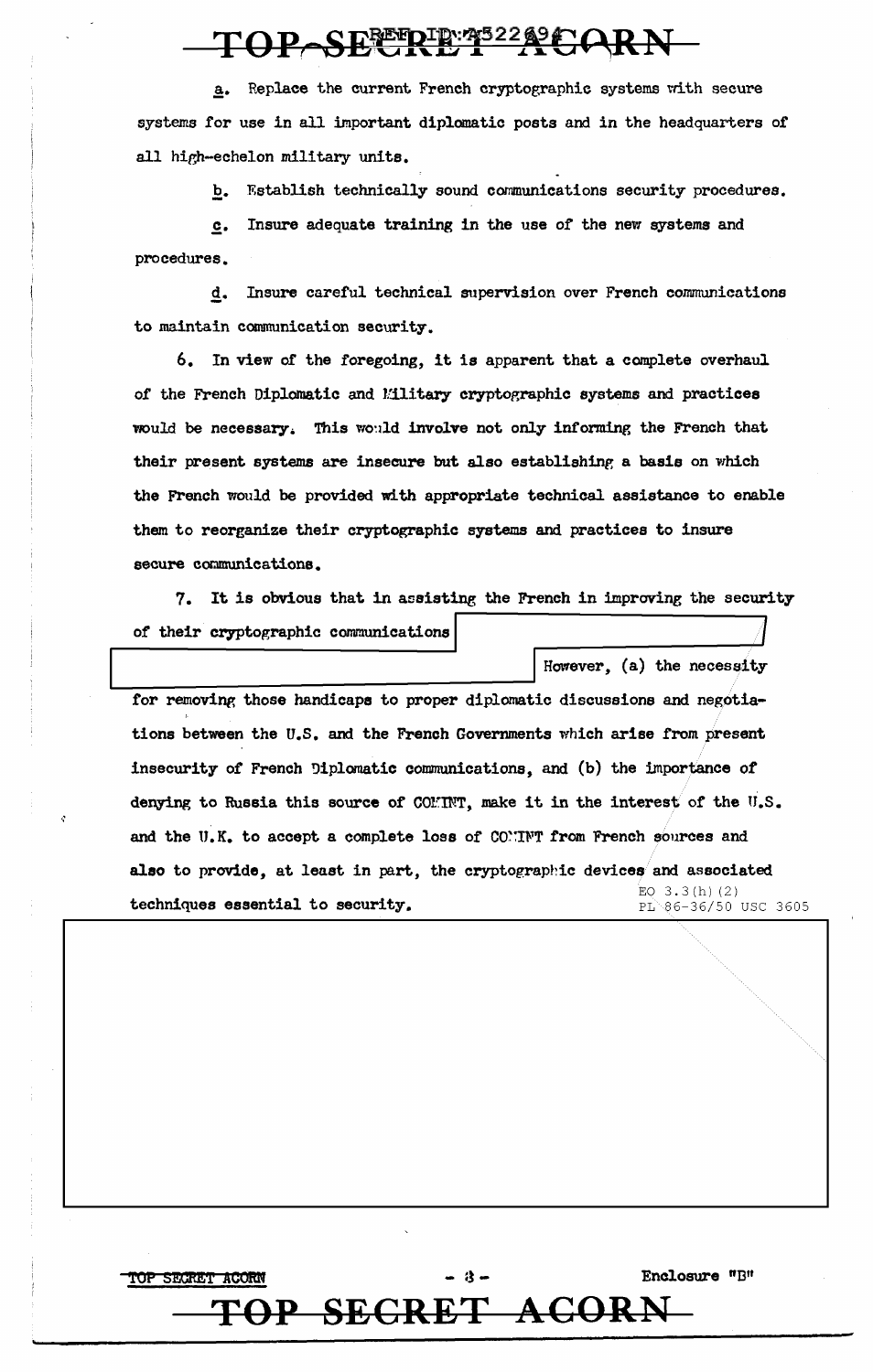The possibility of Russian penetration of some or all of the French 9. services, both diplomatic and military, cannot be ignored. Penetration may be either complete or partial, and may extend into either the sources of information or into the cryptographic services. Complete penetration of either type would make totally ineffective any plan for improving cryptographic security.

without denying information to the Russians. Therefore, before any steps are taken, there should be reasonable assurance of adequate physical and personnel security in the French Foreign Office, the French Armed Services, and the offices which control the cryptologic services. In addition to this, it is important that any plan proposed should provide the maximum possible protection against the effects of partial penetration of either type.

10. Properly-constructed one-time pad systems would provide the necessary security but it does not appear feasible to recommend such a solution even for the French Diplomatic communications alone. The cumbersome operational characteristics of such systems and the labor required to prepare and distribute the pads in the required quantity would probably make a proposal of this kind unacceptable to the French. Likewise, the provision of modern secure machine systems in the quantity required for use in the Foreign Ministry and in all important diplomatic posts would probably be beyond the financial capacity of the French Government at this time. Nor can the United States undertake the supplying of materials or equipment on the required scale.

11. The AFSA plan proposed in Faclosure "A" is a reasonable and economical program for providing adequate cryptographic security for the various levels of French Diplomatic and Military communications. The plan will, if properly executed, effectively prevent the production of a significant amount of communication intelligence therefrom. The plan is divided

TOP SECRET AGORN

Fnclosure "B"